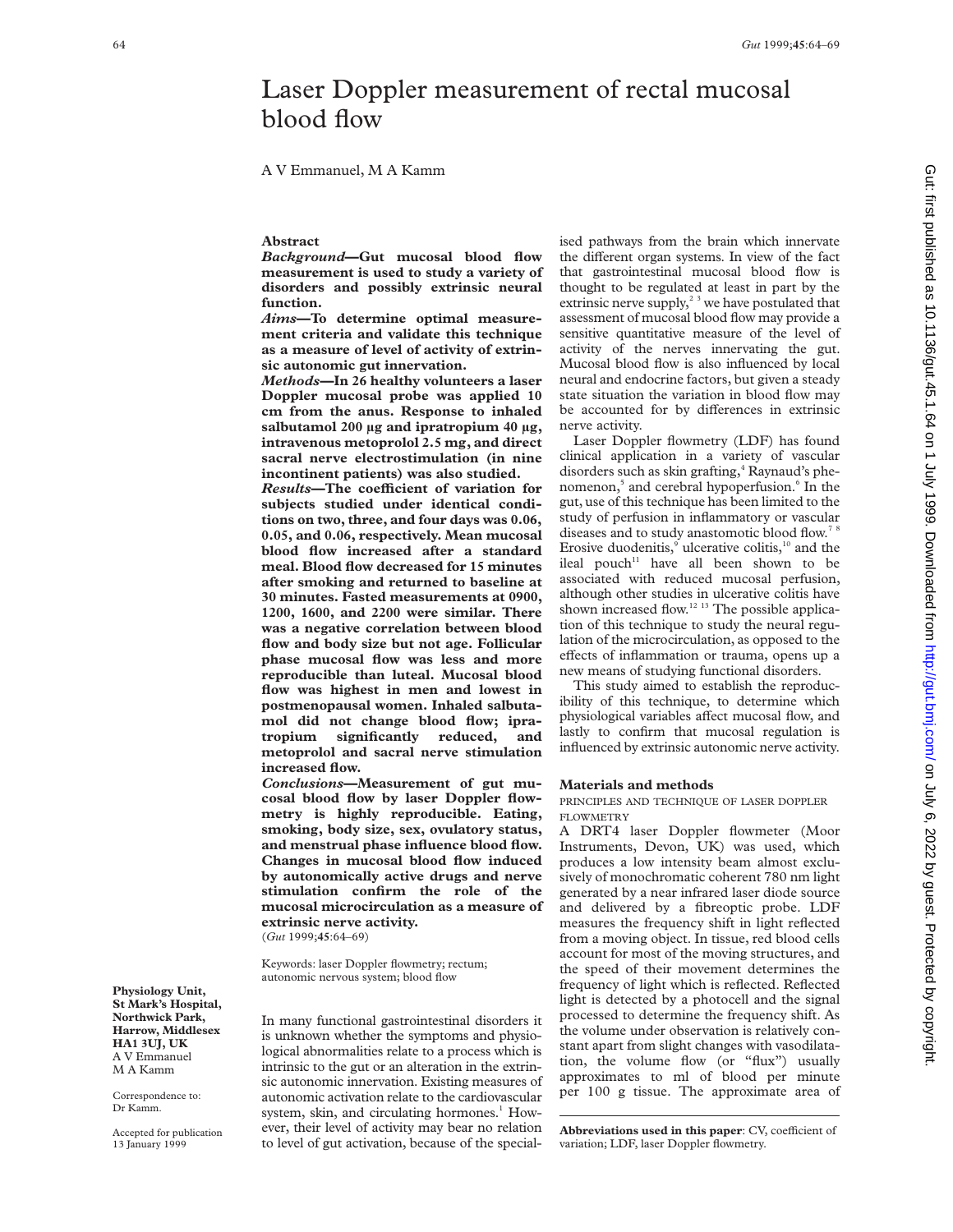measurement is  $1 \text{ mm}^2$  at up to  $1 \text{ mm}$  depth from the tip of the probe. The DRT4 uses a bandwidth of 14.9 kHz and has an inbuilt microprocessor which calculates the flux over any desired time period. The probe (DP6A) also monitors the temperature of the surface under study. With routine application of the probe to the mucosa there is minimal change in flux. The outside diameter of the probe was 2.1 mm and was a two fibre probe (fibre diameter: 200 µm core, 500 µm with cladding; fibre separation 500 µm). Movement artefact is also eliminated by the built in software which averages recorded values over 0.1 second time intervals.

#### BLOOD FLOW MEASUREMENT PROTOCOL

Patients were examined in the left lateral position with no prior bowel preparation in a room with a constant ambient temperature of 22°C. Examination with a rigid sigmoidoscope using minimal insufflation confirmed that the rectum was empty. The probe was then placed against the mucosa 10 cm above the lower limit of the anal margin under direct visualisation after air had been released. Stable readings were invariably obtained after 30 seconds. Studies in our laboratory over 30 minutes had revealed no change in flux measurement after stabilising at 30 seconds. A recording was taken for three minutes after a stable recording was obtained. Four recordings of blood flow were made at 90° circumferentially, and the mean of these taken as the mucosal flux.

Rigid sigmoidoscopy could conceivably influence autonomic function, as a result of acute stress. However, this procedure was the same in every subject, and during all experiments, and should therefore not have served as a variable.

For those studies in which inhaled autonomically active drugs were used, skin blood flow was measured simultaneously with rectal mucosal blood flow. Skin blood flow was recorded using a probe placed on the skin of the S2 dermatome.

#### **SUBJECTS**

Twenty six healthy volunteers (seven men; mean age 37 years, range 18–61) were studied on two to four consecutive days. None had gastrointestinal, cardiovascular, or respiratory disease on history or examination. The only regular medications consumed were anticonvulsants taken by two subjects. In the six volunteers who smoked regularly all studies were performed at least six hours after the last cigarette as it is known that smoking reduces mesenteric arterial and mucosal blood flow.<sup>14</sup>

## NUMBER OF MEASUREMENTS REQUIRED TO ACHIEVE REPRODUCIBILITY

The initial study was designed to determine the number of measurements required at a fixed site to obtain optimum reproducibility of the technique, that is, the minimum coefficient of variation (CV = standard deviation/mean). The CV is an index of the amount of variation between readings taken under identical circumstances. Twelve healthy volunteers (six men, median age 32.4 years, range 25–51; six women, median age 31.7 years, range 27–41) were studied.

Seven to 10 (mean 8.8) flow measurements were made every three to four minutes over a 30 minute period. Four readings were sufficient to produce a coefficient of variation less 0.10 and hence for the rest of the study four measurements were taken at each site.

#### DAY TO DAY REPRODUCIBILITY

All 26 healthy volunteers were studied on two to four consecutive days: six were studied on two days, 12 on three days, and eight on four days.

#### EFFECT OF FOOD INGESTION ON BLOOD FLOW AND REPRODUCIBILITY

Five men were studied five times on the same day before, and two, four, six, and eight hours after a meal. Blood flow returned to baseline after four hours, which then determined the shorter duration of subsequent studies on the effect of food.

To investigate the effect of food, 18 subjects (six men) were studied after a six hour fast and 30 and 60 minutes after a standard meal of 400 ml warmed cream of chicken soup (Heinz) on two consecutive days.

## EFFECT OF SMOKING ON BLOOD FLOW AND REPRODUCIBILITY

Four men and two women, all of whom were established smokers, were studied at baseline and 5, 15, 30, and 60 minutes after smoking a medium tar cigarette. All studies were performed after a minimum six hour fast.

## EFFECT OF TIME OF DAY ON BLOOD FLOW

Seven women and seven men had measurements performed at 0900, 1200, 1600, and 2200 in order to identify any diurnal variation. The first two measurements were taken on a separate day to the latter two measurements. Subjects had been fasted for a minimum of four hours prior to these measurements. Other variables were also kept constant, such as phase of the menstrual cycle and abstinence from smoking.

## EFFECT OF MENSTRUAL CYCLE ON BLOOD FLOW

Fifteen women were studied between two and four times in both the follicular (mean 3.6) and luteal phases (mean 3.5) of the menstrual cycle. The follicular phase was defined as within 14 days of commencement of menstruation, and the luteal phase was defined as the following two weeks. Four other postmenopausal women were studied on three occasions. All studies were performed after a minimum six hour fast.

## EFFECT OF SEX AND BODY SIZE ON MUCOSAL FLOW AND REPRODUCIBILITY

Comparison of baseline fasted mucosal blood flow values was made between men and women in either phase of the menstrual cycle. The association between body mass index and rectal mucosal blood flow was also investigated.

## EFFECT OF INHALED SALBUTAMOL AND

IPRATROPIUM ON RECTAL MUCOSAL BLOOD FLOW We also wished to determine whether extrinsic nerve activity could be altered using inhaled pharmacologically active autonomic drugs, and whether this could be reflected in mucosal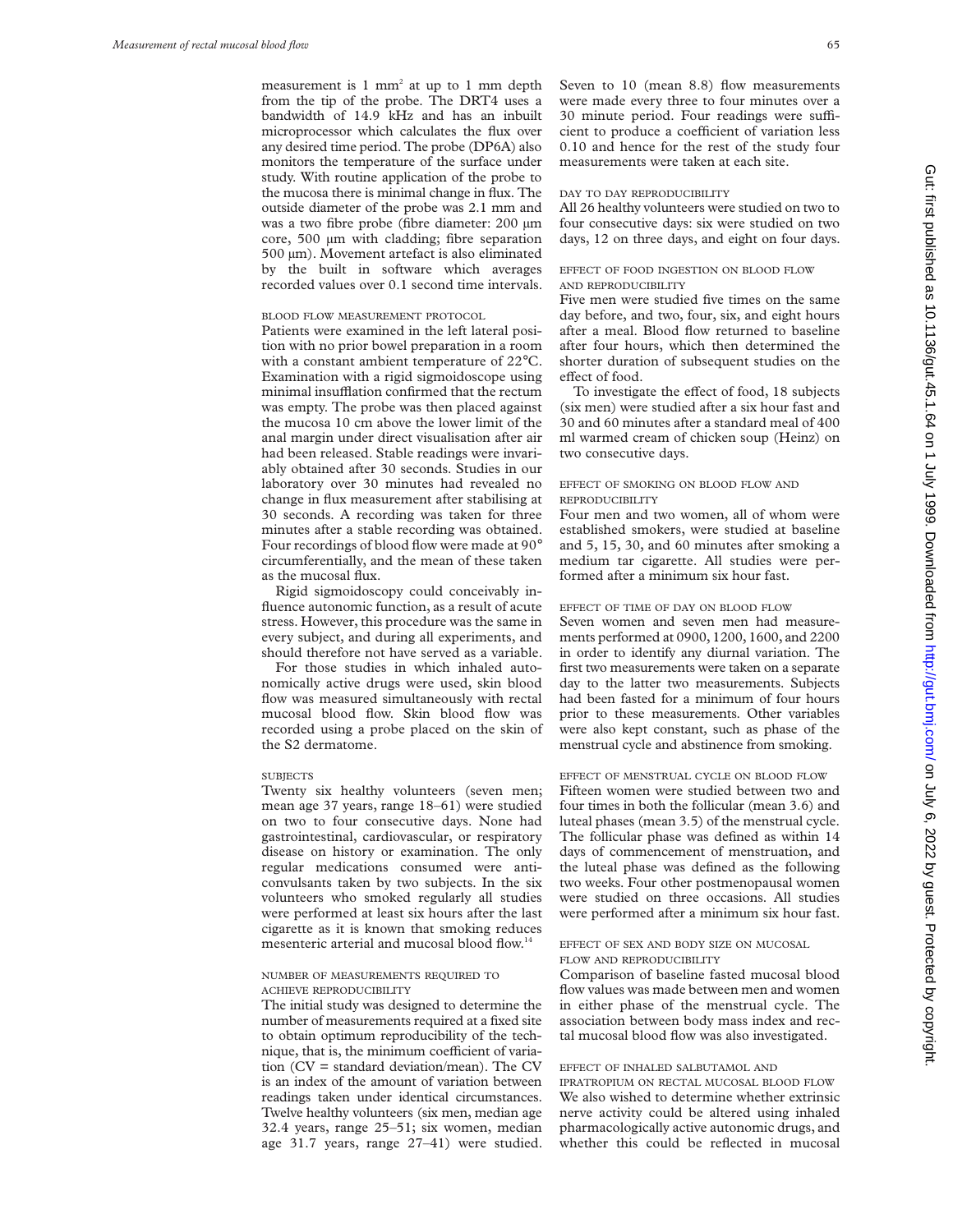blood flow changes. We hypothesised that if a rapid response was observed, this would be much more likely to relate to effects on extrinsic nerves, rather than on intrinsic gut nerves. Double blinded, placebo controlled, randomised studies of the effect of inhaled salbutamol and ipratropium were conducted. Twenty two healthy volunteers (seven men, mean age 33 years) were studied on four separate occasions. Two sets of two studies were performed, each set comparing active drug and placebo. Inhalers were not labelled and used a spacing device to ensure adequate lung exposure to the inhaled drug. One set of studies compared a metered 200 µg dose of salbutamol with placebo, and another set of studies compared a metered 40 µg dose of ipratropium with placebo. A 60 minute washout period was allowed between each administration of inhaled drug. Mucosal flux was measured 30 seconds after inhalation. Simultaneous measurement of blood flow in both the rectum and skin was undertaken to ascertain that a sufficient dose of inhaler had been consumed in order to alter at least dermal blood flow.

Salbutamol is a  $\beta_2$  agonist. It was chosen because of the limited availability of inhaled  $\beta$ agonists, although it was recognised that the gut has a predominantly  $\beta_1$  innervation. However, the skin has a  $\beta_2$  innervation, so it was possible to use an effect on skin blood flow as a marker of absorption. Ipratropium is a muscarinic antagonist, which might be expected to diminish the positive cholinergic drive to mucosal blood flow.

#### EFFECT OF INTRAVENOUS METOPROLOL ON MUCOSAL BLOOD FLOW

Eight healthy volunteers (seven men, mean age 33 years) underwent a double blind, placebo controlled, randomised study of the effect of 2.5 mg intravenous metoprolol on mucosal blood flow. Measurements of mucosal blood flow, heart rate, and blood pressure were made at baseline, and 5, 10, 15, 30, 45, 60, and 120 minutes after administration of the  $\beta_1$  adrenoceptor antagonist. The placebo and active drug administrations were performed two weeks apart, and all patients were fasted for a minimum of six hours.

## EFFECT OF SACRAL NERVE STIMULATION ON MUCOSAL BLOOD FLOW

Nine female patients (mean age 46 years, range 36–55) with faecal incontinence and anatomically intact sphincters who were undergoing an experimental therapy of sacral nerve stimulation<sup>15</sup> underwent measurement of rectal mucosal blood flow. Readings were obtained as the stimulation current was increased in a stepwise fashion (1 mA increments) until discomfort threshold was reached. The stimulation was at 20 Hz and a pulse width of 200 µsec, using a monopolar electrode.

## STATISTICAL METHODS

Data were normally distributed and are presented as mean (SEM). Variation of repeated measurements made in the same session at the same site were assessed using the

coefficient of variation (CV). The two tailed paired  $t$  test was used to analyse the effect of meals, the time of day, phase of the menstrual cycle, and autonomically active drugs. Correlations between variables were analysed by bivariate analysis. Regression was analysed by variance analysis. The Wilcoxon rank test was used to compare differences between the premenopausal and postmenopausal subjects, as the standard deviation in the former was greater than in the latter. All flux values are given as the mean (SEM). Probability values of less than 0.05 were regarded as significant.

## **Results**

DETERMINATION OF OPTIMUM NUMBER OF MEASUREMENTS

Table 1 shows the relation between number of blood flow measurements and the CV. A CV of 10% or less is generally regarded as acceptable.7 8 Therefore no additional benefit was gained by performing more than four measurements at a site, and further studies consisted of determining the mean of four recordings per site.

#### DAY TO DAY REPRODUCIBILITY

The weighted mean CV between flux values measured on different days was 0.05. The CV was 0.07 for subjects studied on two occasions, 0.05 for those studied on three occasions, and 0.06 for those studied on four occasions, confirming that this technique had good day to day reproducibility.

#### EFFECT OF MEALS ON MUCOSAL BLOOD FLOW

The first study in five men was designed to determine the effect of a meal on mucosal flux. This showed that for at least two hours after a meal mucosal flux remained elevated with values similar to those immediately postprandially. Flux values were 208.2 (17.6) flux units (FU) at baseline, 259.0 (21.6) at 30 minutes, 267.5 (27.9) at 60 minutes, and 258.4 (23.1) at two hours. All these postprandial values differed significantly from baseline (p=0.03, p=0.03, and p=0.05 respectively). The CV was significantly smaller when fasted compared with after meals: 0.10 fasted, 0.19 at 30 minutes, 0.18 at 60 minutes, and 0.18 at two hours (p<0.05 for postprandial values compared with fasted).

A larger study was then conducted with 18 subjects to determine the time required for mucosal flux to return to baseline after a meal. Mucosal flux values four, six, and eight hours after a meal were 196.2 (12.9), 187.4 (15.1), and 195.8 (16.5) respectively, none of which

*Table 1 Relation between number of flux readings made at one site and the coefficient of variation (CV) of the measurements*

| Number of readings | Mean CV | Range CV        |
|--------------------|---------|-----------------|
| 2                  | 0.144   | $0.073 - 0.317$ |
| 3                  | 0.132   | $0.072 - 0.208$ |
| 4                  | 0.082   | $0.050 - 0.126$ |
| 5                  | 0.076   | $0.067 - 0.125$ |
| 6                  | 0.072   | $0.058 - 0.110$ |
| 7                  | 0.065   | $0.052 - 0.102$ |
| 8                  | 0.068   | $0.052 - 0.116$ |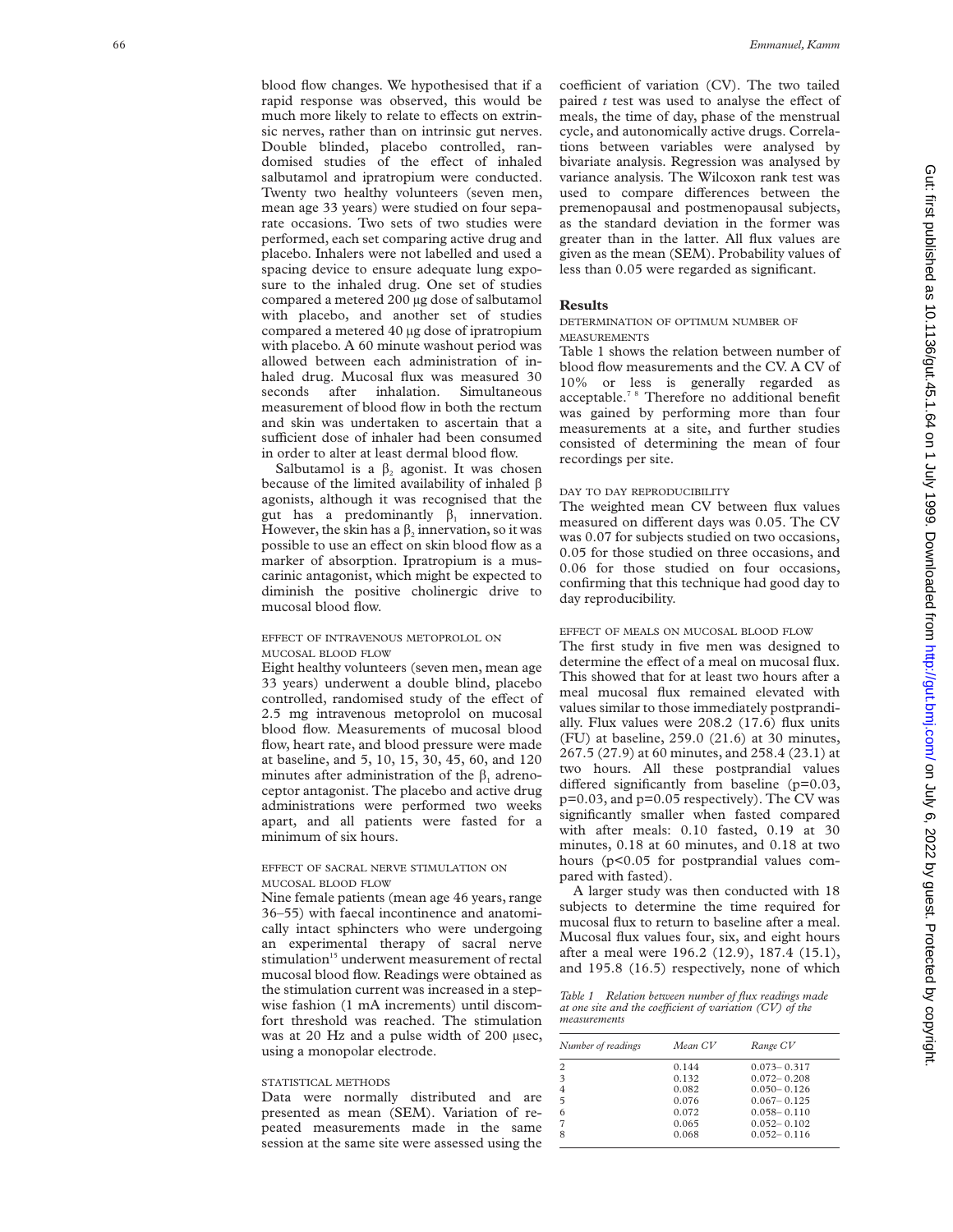*Table 2* Variation of mean mucosal flux and coefficient of variation (CV) with sex, phase *of the menstrual cycle, and menopause*

|                | Female luteal | Female follicular | Postmenopause | Male    |
|----------------|---------------|-------------------|---------------|---------|
|                | $(n=15)$      | $(n=15)$          | $(n=4)$       | $(n=7)$ |
| Mean flux (FU) | 204.1         | 183.9             | 155.4         | 210.2   |
| Mean CV $(%)$  | 0.162         | 0.101             | 0.0073        | 0.119   |

significantly differed from each other, and none of which significantly differed from the baseline level of 200.4 (p=0.29, p=0.18, and p=0.28 respectively).

EFFECT OF SMOKING ON MUCOSAL BLOOD FLOW It was shown that following a cigarette there was a temporary reduction of mucosal flux compared with baseline. Flux values compared with baseline 199.4 (16.2) FU were 171.9 (16.8) at five minutes (p<0.01), 175.4 (17.8) at 15 minutes (p<0.03), 205.7 (22.0) at 30 minutes (p=0.68), and 203.8 (22.2) at 60 minutes (p=0.75) after the cigarette.

## EFFECT OF TIME OF DAY ON MUCOSAL BLOOD FLOW

There were no differences in mucosal circulation identified with measurements taken on the same subjects at different times of the day. Values at 0900, 1200, 1600, and 2200 were 197.5 (11.2), 198.8 (9.0), 196.4 (10.9), and 201.1 (11.7) FU respectively, none of which differed significantly from each other.

## VARIABILITY OF MUCOSAL FLUX DURING THE MENSTRUAL CYCLE

Table 2 shows mucosal flux in different phases of the menstrual cycle and in postmenopausal



*Figure 1 Effect of 2.5 mg intravenous metoprolol and placebo on rectal mucosal blood flow in eight healthy volunteers. Bars represent mean data.\*p<0.05, \*\*p<0.01.*

women. Mucosal flux in the follicular phase was significantly lower than in the luteal phase, and follicular phase measurements were significantly more reproducible. Thirteen of the 15 subjects showed a difference between the two phases of the menstrual cycle.

In the four postmenopausal women the flux values were lower and the range of flux values was much tighter, resulting in a smaller CV in this group. In view of the small number studied this was not tested for statistical significance.

DIFFERENCES IN MUCOSAL FLUX BETWEEN MALES AND FEMALES

Rectal mucosal flux was significantly higher in men than women in the follicular phase of the menstrual cycle, but not in the luteal phase due to the wide range of values in the latter (table 2). The coefficient of variation of flux was similar in men to that in women in the follicular phase of the menstrual cycle.

#### RELATION BETWEEN BODY SIZE AND MUCOSAL FLUX

No correlation was identified between body mass index and rectal mucosal blood flow in the group of 26 healthy volunteers (*r*=0.29, p=0.10). Within sex comparisons also revealed no relation between body mass index and mucosal flux (men: *r*=0.31, p=0.09; women: *r*=0.21, p=0.18).

RELATION BETWEEN AGE AND MUCOSAL FLUX

There was no correlation between age and rectal mucosal blood flow in the group of 26 healthy subjects (*r*=−0.25, p=0.19). Within sex comparisons also revealed no relation between age and flux (men: *r*=−0.17, p=0.24; women: *r*=−0.43, p=0.09).

## EFFECT OF INHALED BRONCHODILATORS ON MUCOSAL BLOOD FLOW

In the 22 healthy individuals there was a significant reduction in mucosal blood flow in response to inhaled ipratropium compared with placebo (mean reduction 15.7% with ipratropium versus  $2.5\%$  with placebo,  $p<0.01$ ).

Inhaled salbutamol did not significantly affect rectal mucosal blood flow in healthy individuals (mean increase 2.3% with salbutamol versus 0.2% with placebo, p=0.20). However, skin blood flow was significantly reduced by inhalation of salbutamol compared with placebo (mean reduction 13.1% with salbutamol versus  $0.8\%$  with placebo,  $p<0.01$ ).

## EFFECT OF INTRAVENOUS METOPROLOL ON MUCOSAL BLOOD FLOW

Intravenous metoprolol induced a reduction of heart rate (by a mean of 21% with metoprolol versus 2% with placebo, p<0.001) and mean arterial pressure (by a mean of 12% with metoprolol versus 2% increase with placebo, p<0.003). It simultaneously produced a significant increase in colonic mucosal blood flow, which peaked (increased flow by 30% compared with placebo) at 15 minutes after administration and persisted for 30 minutes (fig 1).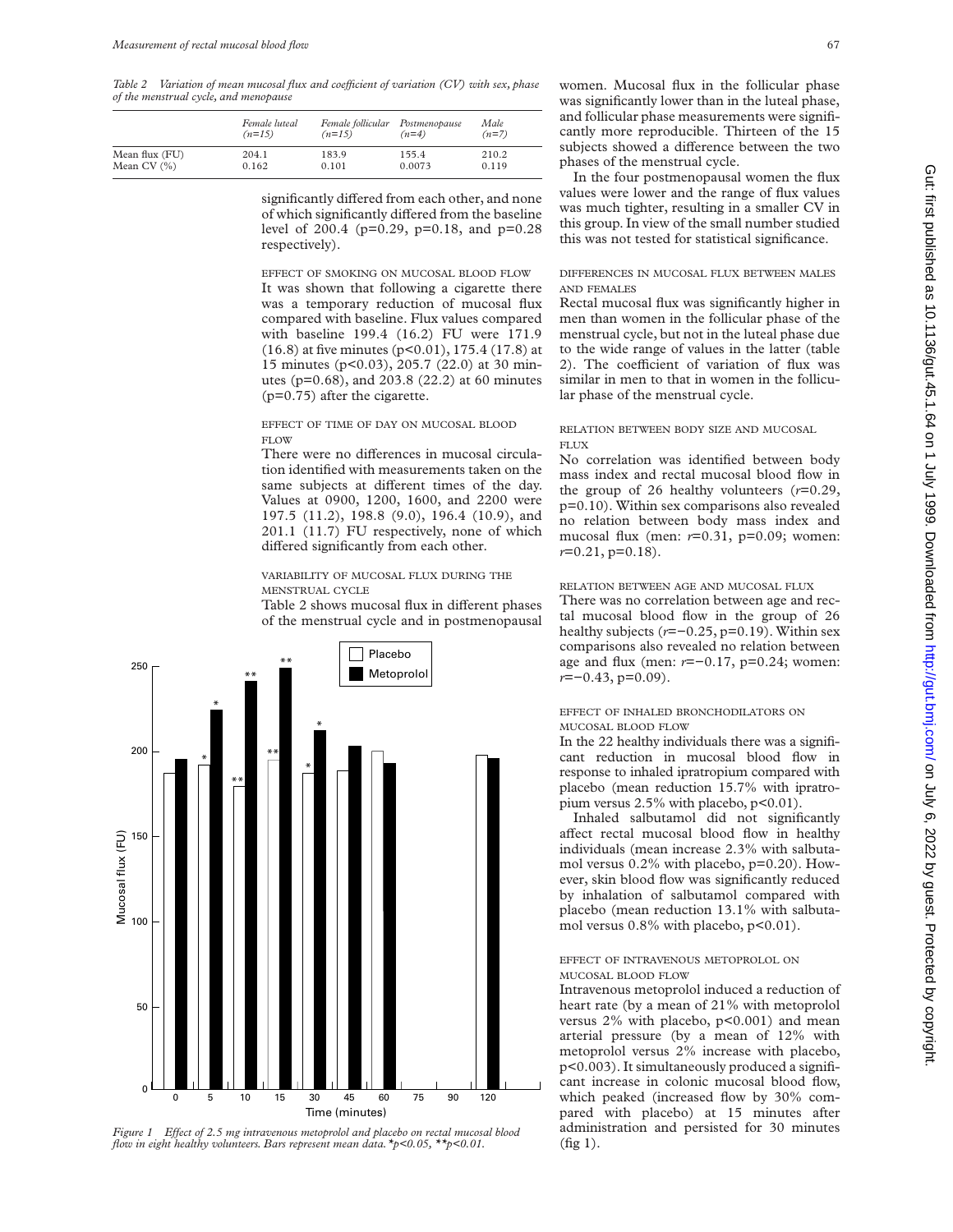

*Figure 2 Typical graph of eVect seen of direct sacral nerve stimulation on rectal mucosal blood flow in a patient with faecal incontinence.*

EFFECT OF SACRAL NERVE STIMULATION ON MUCOSAL BLOOD FLOW

The mean discomfort threshold for the patients was 5.4 mA (4.0–7.0 mA) and in all patients, as stimulation current was increased, there was a corresponding increase in mucosal blood flow until a "plateau" level of mucosal vasodilatation was reached (fig 2). The mean stimulation current to achieve the plateau was 4.0 mA (3.0–5.0 mA).

#### **Discussion**

This study has shown that rectal mucosal blood flow can be reproducibly measured. Factors which affect this measurement have also been determined, allowing for optimal study conditions to be defined.

LDF offers a non-invasive means of studying circulation in a variety of microvascular beds. It has particular application to the gut mucosa, which receives the highest vascular perfusion of any organ, as measured by the rate of oxygen consumption.<sup>16</sup> The technique has been used to study colonic blood flow as an index of organ viability after anastomosis<sup>7 17 18</sup> and prolonged hypoperfusion.<sup>19</sup> In patients with ulcerative colitis it has been used to study colonic mucosal blood flow but with widely discrepant results.10 12 It is therefore important to assess the optimal conditions for mucosal flux measurement. The probe we have used allows highly reproducible measurements to be made, and we have defined the circumstances required to obtain consistent results.

Four readings taken circumferentially at 90° to each other at 10 cm from the anal verge provided results which differed only slightly from each other. The CV was comparable or better than that recorded with LDF in other microvascular beds. $82021$ 

Previous animal and human studies have shown LDF to be at least as accurate a measure, or even a better measure of microcirculatory flow than other established techniques such as tonometry, $^{22}$  reflectance spectrophotometry, $^{22}$   $^{23}$ pulse oximetry, and ultrasound flowmetry.<sup>24</sup> Key advantages of LDF over these other methodologies include the fact that it is less invasive and relatively free of movement artefact. When applied to a mucosal site a steady state trace was invariably obtained within 30 seconds. Values obtained were highly reproducible with only minimal variation from one day to another, suggesting that a single measurement is an accurate reflection of tissue perfusion. The test was safe and well tolerated by all subjects.

This study has established for the first time which variables may affect rectal mucosal blood flow in healthy subjects. One report describing the methodological aspects of the technique<sup>7</sup> was limited to the study of older patients with a variety of gastrointestinal and cardiovascular diseases who had undergone bowel preparation and opiate premedication.

Minimum variability of recorded flux was observed in fasted patients. Eating induced a significant rise and increased variability in mucosal blood flow, and so all subsequent studies were performed in the fasted state. A four hour fast was found to be adequate for flux values to return to baseline values. Our findings in relation to smoking complement those of Zhang and Leung<sup>14</sup> who observed a dose related reduction of flux with cigarette smoke in anaesthetised rats.

Rectal microcirculatory flux was not shown to be subject to diurnal variation. This agrees with the results of animal studies using radioisotope and particle dilution techniques.2 16 Diurnal variations in blood flow are therefore more likely to relate to meals than to intrinsic circadian rhythm.

In keeping with previous observations of cyclic changes in pelvic blood flow, $25$  we found variations in rectal mucosal blood flow during the menstrual cycle. Flow was increased and more variable during the luteal phase. Postmenopausal women had a significant reduction of blood flow compared with women in either phase of the menstrual cycle. In the absence of ovarian activity, as occurs in postmenopausal women, peripheral blood flow is relatively lower at rest than that found in premenopausal women. These observations highlight the importance of hormonal influences in modulating pelvic blood flow<sup>26</sup> and the need to control for this variable when investigating rectal blood flow. The increased rectal microvascular flux seen in men compared with women may be related to the endocrine environment. The peripheral blood flow changes that we have observed in relation to the ovarian cycle are likely, at least in part, to be due to the secretion of oestrogen and progesterone. Both these hormones are strongly vasoactive but their effects are often difficult to interpret, varying with the site of action, duration of exposure, and species in animal studies.27 Age had no specific demonstrable effect on mucosal blood flow in this group of healthy volunteers who had no cardiovascular disease.

Rectal mucosal blood flow was shown to be increased by an intravenous  $\beta$  adrenoceptor antagonist. Inhalation of a  $\beta$  adrenoceptor agonist produced no alteration of mucosal blood flow, but did affect skin perfusion. This suggests that an adequate blood level was achieved to affect peripheral  $\beta$ , adrenoceptors. The most likely explanation for the absence of gut response is a low  $\beta_2$  receptor density in gut